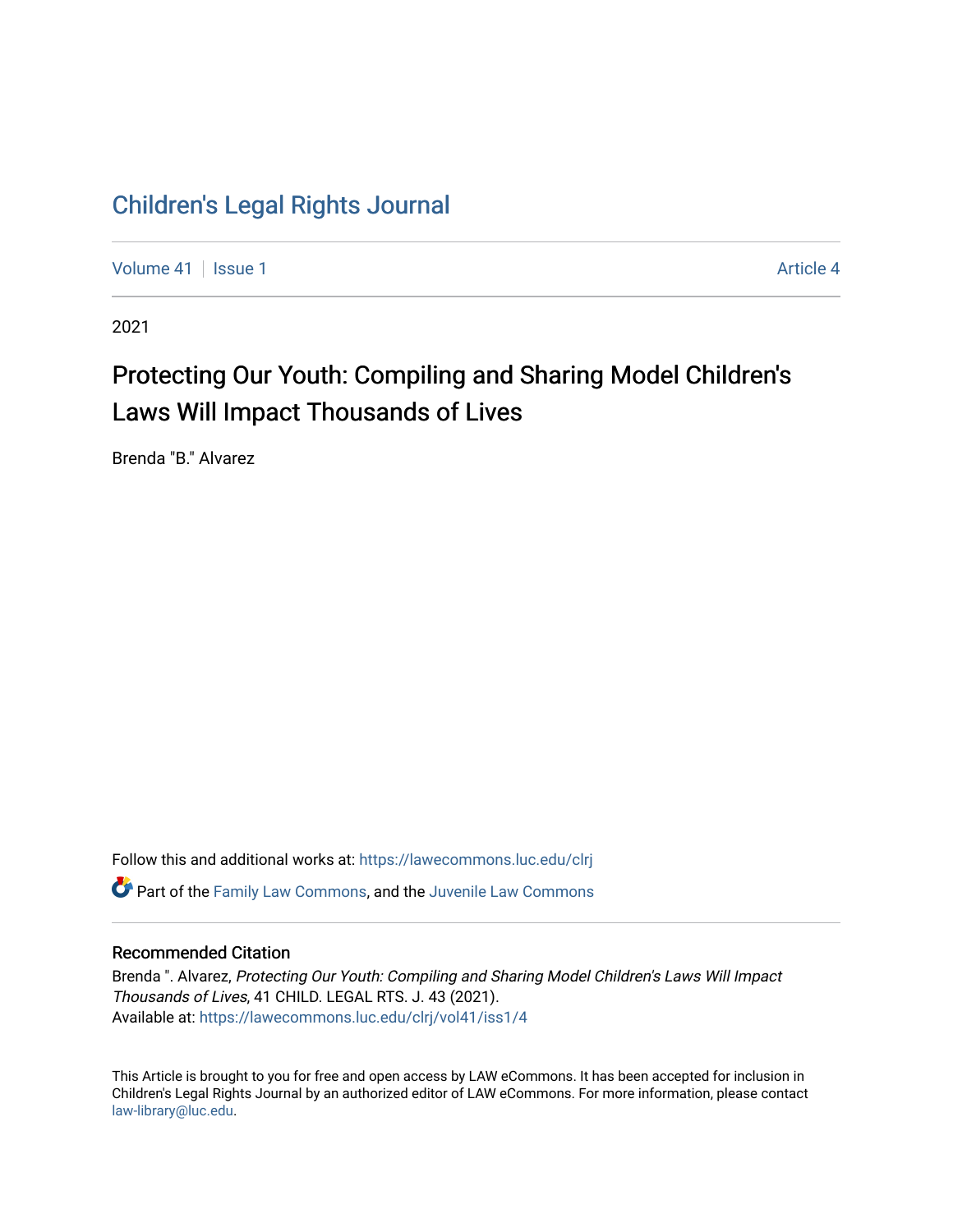# *Legislative Update:* **Protecting Our Youth: Compiling and Sharing Model Children's Laws Will Impact Thousands of Lives**

# *Brenda "B. "Alvarez\**

# I. **INTRODUCTION**

*"The idea here is, and it's extremely important, is you've got advocates at the state level. We've got issues that are important that are life and death. Models that work. Let's take* what works and replicate it. Roll it out." - Professor Robert Fellmeth

The Children's Advocacy Institute (CAI) was founded at the University of San Diego School of Law, and is one of the nation's premiere academic, research, and advocacy organizations seeking to improve the lives of children and youth. CAI's offices in San Diego, Sacramento, and Washington, D.C., leverage change for children and youth through impact litigation, regulatory and legislative advocacy, and public education. The Institute is active at the local, state, and federal levels, and its multi-faceted efforts comprehensively and successfully embrace all tools of public interest advocacy to protect and enhance the lives of children.

CAI's most recent endeavor, the "Model Law Project," involves identifying and compiling a list of existing statutes to serve as model laws for child advocates around the nation. With laws that properly protect children, the project hopes to save and improve thousands of lives. The Model Law Project is led by University of San Diego School of Law Professors Robert Fellmeth<sup>†</sup> and Jessica Heldman.<sup>†</sup>

This article will discuss the purpose behind the Model Law Project and the importance of compiling a comprehensive list of model laws. It will also discuss the methods used to gather and review successful model children's laws and illustrate two examples of the successful enactments of model laws.

<sup>\*</sup> B. Alvarez is a 2021 J.D. candidate at Loyola University Chicago School of Law. She is the founding Co-President of Loyola's First-Generation Law Students organization and the Vice President of the Student Bar Association. Her involvement in Stand Up For Each Other (SUFEO) inspired her to join the *Children's Legal Rights Journal.* B. would like to give a special thank-you to Professor Fellmeth and Professor Heldman for discussing this exciting new project with her and for their essential input on this article.

T Professor Fellmeth is CAI's Executive Director. He has over thirty years of experience as a public interest law litigator, teacher, and scholar. Professor Fellmeth is also the Policy Committee Chair and Counsel for the Partnership for America's Children. The Partnership for America's Children is a network of nonpartisan child policy advocacy organizations that represent children and their needs at the local, state, and national level within and across states.

<sup>\$</sup> Professor Heldman is CAI's Fellmeth-Peterson Professor in Residence in Child Rights. Her areas of expertise include Child Rights and Juvenile Law.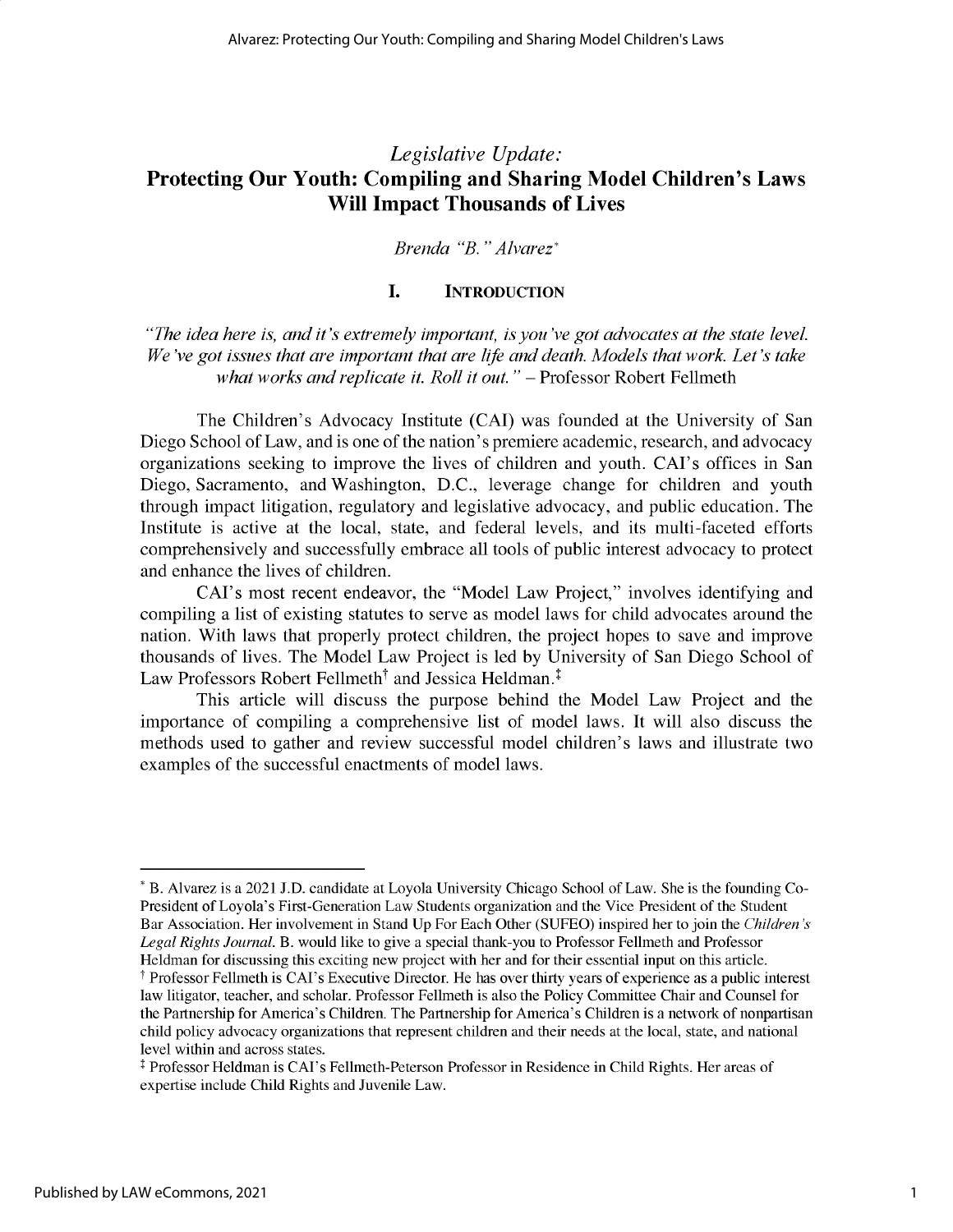#### **II. THE MODEL LAW PROJECT**

*"[There 's] nothing about any state that should necessarily preclude the efficacy of a statute that works in a given state. If it works in one, it is likely to work in another.* We are not looking at each other's statutes." - Professor Robert Fellmeth

#### *A. What Is the Model Law Project?*

Children cannot advocate for themselves, so it is vital that advocates have effective **tools to assist them in their efforts. According to Professor Heldman, "As child advocates, we are small in number and in influence as compared to many other special interests and private interests." To assist in these advocacy efforts, the Model Law Project compiles model laws from all fifty states in an effort to ensure lobbyists and policy advocates across the country are able to view each other's model laws and work to implement those laws in** their state. "We have to be very efficient and effective in our advocacy," Professor **Heldman states. The Project will help "put these tools in the hands of advocates so that [they] don't have to spend time reinventing the wheel."**

The model laws will fall within broad legal categories such as child welfare, **education, and child health and safety, as well as more narrow topics such as commercial sexual exploitation of children and the treatment of child witnesses. The broad scope of the** Project is defined by chapters in *Child Rights and Remedies*, 4<sup>th</sup> *Edition*, authored by **Professors Fellmeth and Heldman.** *Child Rights and Remedies* **is a law school text that covers a broad spectrum of major cases, statutes, and relevant empirical evidence in the United States that illustrates how children are faring in light of how our legal and political systems function.**

## *B. Research Compilation*

As part of its academic program, CAI has three clinics; two work in direct child **representation and the third engages students in policy work, which includes the Model** Law Project. CAI has several ways of populating the compilation of model statutes. First, **the Project's research examines the legislative work CAI has done throughout its decades** of advocacy. This work includes hundreds of enacted bills that CAI has supported as well as statutes drafted by CAI itself. CAI is one of the few child advocacy organizations that has very active policy advocates in both a state capital—Sacramento, CA—and in **Washington,** DC. CAI's **most successful and impactful legislative efforts are included in the compilation.**

Second, model statutes in several areas have been identified by CAI as part of ongoing research and highlighted in its existing reports. For example, *A Child's Right to Counsel,* a report written in partnership with First Star Institute, evaluates state laws **relating to the legal representation of children in civil child abuse and neglect proceedings.** According to *A Child's Right to Counsel,* "quality legal representation has been associated **with better outcomes and shorter times in foster care for children in dependency cases."** The report reviews the extent to which states are providing adequate legal representation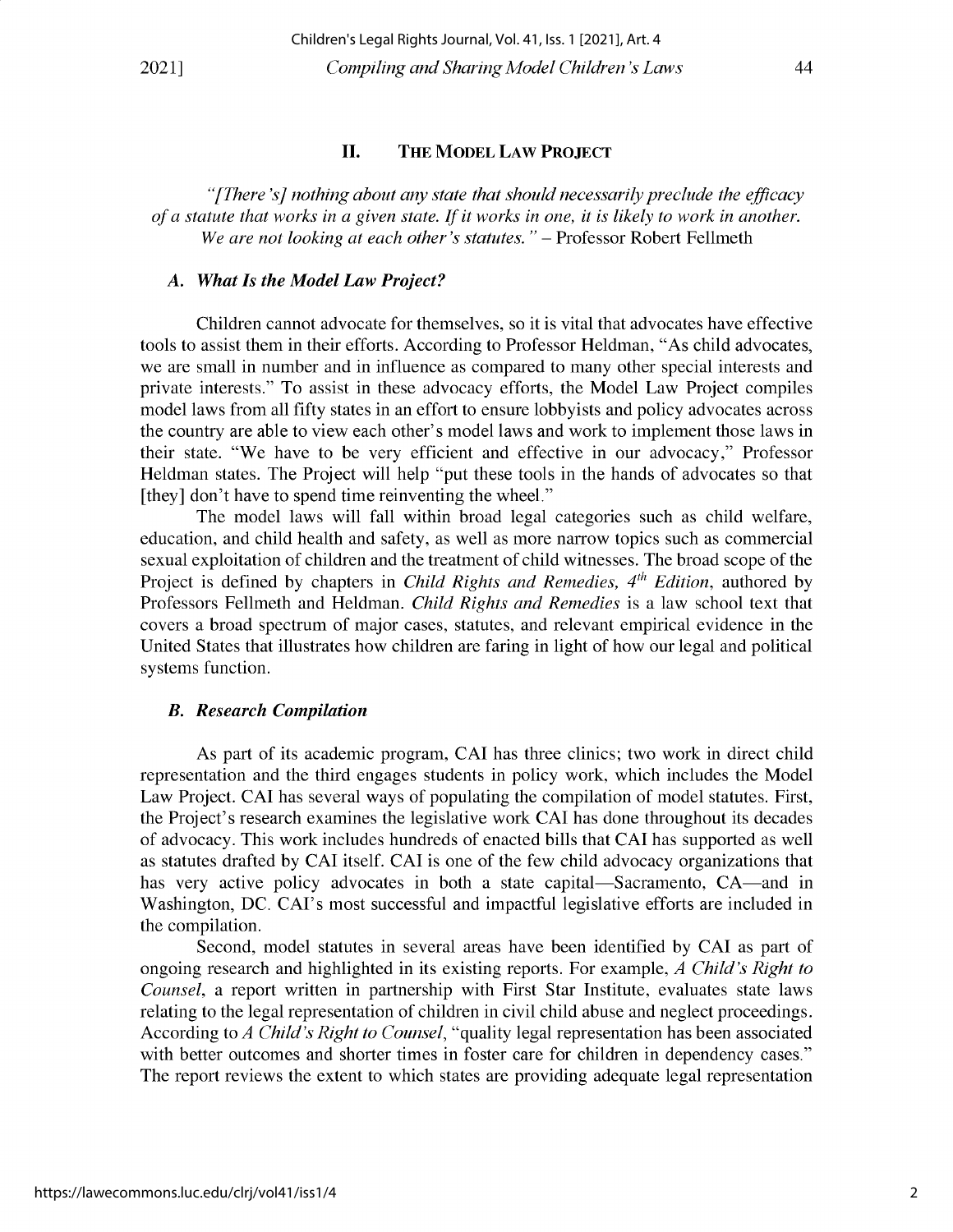for children. Each state is graded using criteria that assesses statutory mandates for attorney representation of abused and neglected children and the extent to which that representation is client-directed, encompasses all hearings, requires multi-disciplinary training, and maintains confidentiality and liability under professional responsibility standards applicable to children's counsel. Compiled statutes for the Model Law Project will include the laws of states that have received "A" grades in *A Child's Right to Counsel.*

Finally, law students in CAI's policy research clinic identify model statutes by conducting research on relevant topics and tracking key legislative trends over several decades. Additionally, students are surveying child advocates in forty-two states to gain insight on where there is a need for model statutes as well as examples of successful legislation. Students also review model statutes and code devised by organizations such as the American Bar Association and the American Law Institute.

# **III. MODEL** LAWS SAVE AND **IMPROVE LIVES**

Child advocates in every state work to improve the safety and security of children and promote investment in effective policies in areas such as child protection, child health, education, and juvenile justice. Adoption of such policies can literally save lives. For example, in *1995,* CAI played a key role in developing the Swimming Pool Safety Act for the state of California. Professor Fellmeth worked closely with "lawmakers, the insurance industry, the swimming pool industry, trial attorneys, as well as other groups to make sure children would be protected in California." Modeled after ordinances in Arizona and Australia, this statute was meant to combat deaths resulting from drowning. Since this bill was enacted in 1996, several states have passed their own version of the Swimming Pool Safety Act.

The success of the Act was demonstrated in 2019 when the Centers for Disease and Control released an extensive study on several leading causes of deaths. The study reviewed deaths from *1995* to 2018 for which drowning was listed as a cause of death. According to the study and an article written in *The Sacramento Bee,* in "1995 and 1996 before the Act took effect, 269 California children died from accidental drowning. By comparison, in 2016 and 2017, 125 California children drowned-a drop of more than **50%."** These major reductions could be directly attributed to the implementation of the Swimming Pool Safety Act and CAI's advocacy.

CAI's work also focuses on transition-aged foster youth—children in the child welfare system who reach the age of majority without the kinds of familial support many others are able to claim. Professor Heldman explained, CAI works "to increase the supports to transition-aged youth and break down barriers that are getting in the way of kids having sufficient funds and support." One of many barriers faced by some of these youth is the "taking" of their benefits by the foster care agency. Professor Heldman further explained that "states are able to claim the Social Security disability and death benefits that foster youth are entitled to ... to reimburse the foster care system for caring for them, which they are already legally obligated to do, instead of the youth having that money come to them individually or to a trusted adult who will make sure the money is spent or saved wisely."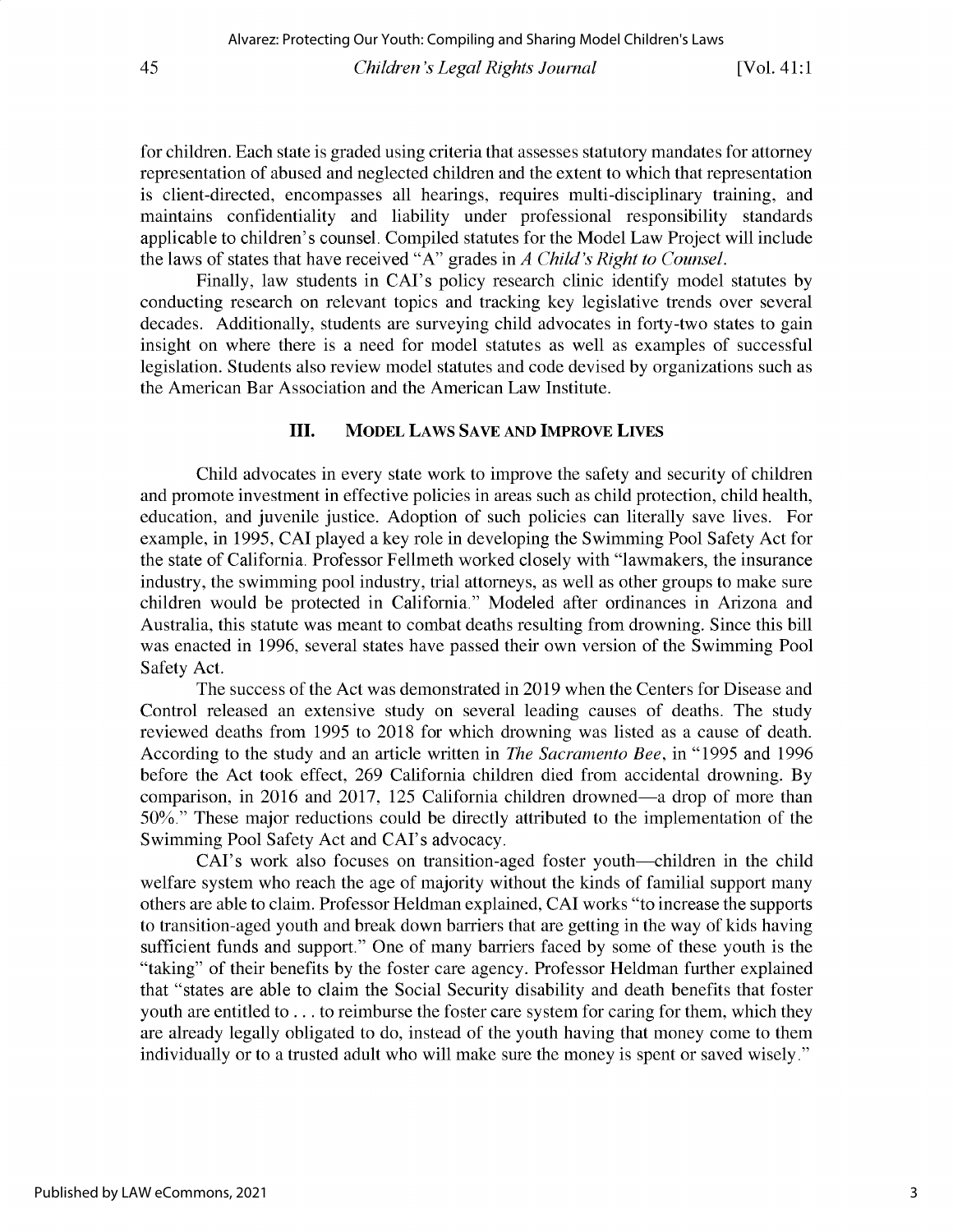In 2018, CAI National Policy Advocate and Senior Staff Attorney, Amy Harfeld, advocated for the enactment of Maryland's HB 524, which addresses this "takings" issue specifically. HB 524 requires Maryland's Department of Human Services to identify a representative payee or fiduciary for a child in the Department's custody, rather than appointing itself by default. When serving as the representative payee or in any other fiduciary capacity for a child, the Department must provide notice to the child, through the child's attorney, of actions taken with respect to the child's benefits. Further, when the Department serves as the representative payee for children in foster care, the Department shall "use or conserve the benefits in the child's best interest, including using the benefits for services for special needs not otherwise provided by the Department or conserving the benefits for the child's reasonably foreseeable future needs," and "ensure that when the child attains the age of 14 years and until the Department no longer serves as the representative payee or fiduciary, a minimum percentage of the child's benefits are not used to reimburse the state for the costs of care for the child and are used or conserved." The measure further requires the Department to provide the child and the child's attorney information on how the child's resources have been used or conserved, and to provide the child with financial literacy training when the child turns fourteen. In praising the statute, Professor Heldman states, this is "a great example of a state [identifying a] problem, [coming] up with a legislative solution and now the rest of us working on this, in this area, are using that as a model for advocacy."

## **IV.** CONCLUSION

As Professor Fellmeth states, "Children have a real problem getting on the agenda." The Model Law Project will help save thousands of lives and improve the lives of even more by making it easier to get proven children's laws on the legislative agenda. The Project provides advocates with a clear source to rely on when seeking to improve childrelated laws in their respective states. The broad scope of this project means that its reach will be even greater. Importantly, many of these model laws have empirical data to support their success, which will facilitate lobbying on a new bill or an amendment to existing law. The Model Law Project is vital, as children need effective laws, and it is the responsibility of our legislatures to grant children the protections they deserve.